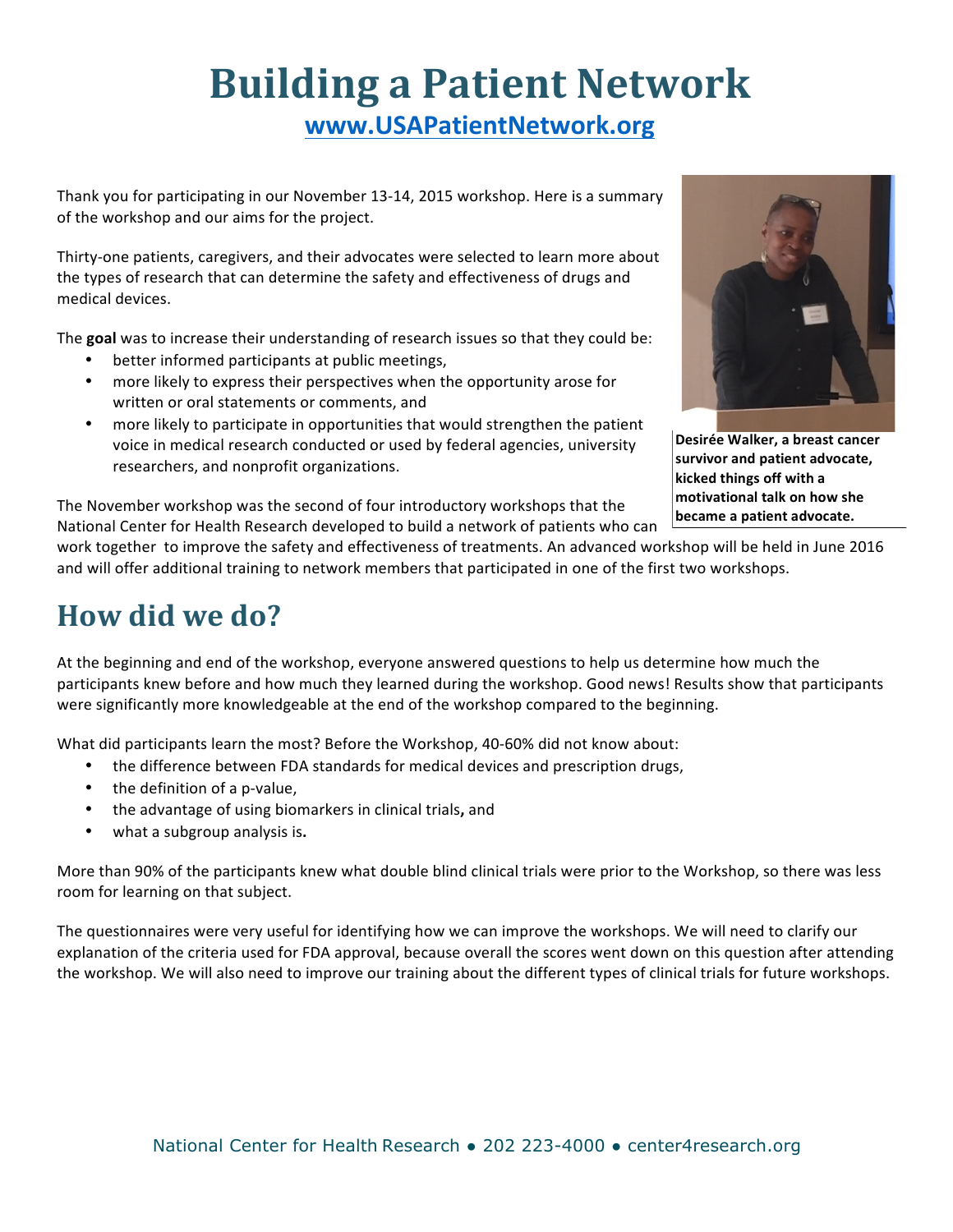Here are the results. Comparisons in shaded boxes were statistically significantly different after the **Workshop compared to before.** 

| Question                                           | <b>Friday Answers</b><br>(% Correct) | <b>Saturday Answers</b><br>(% Correct) |  |
|----------------------------------------------------|--------------------------------------|----------------------------------------|--|
| Q#1                                                |                                      |                                        |  |
| Criteria for FDA drug approval                     | 77%                                  | 58%                                    |  |
| Q#2                                                | 45%                                  | 84%                                    |  |
| Drug vs. device standards                          |                                      |                                        |  |
| Q#3                                                | 61%                                  | 97%                                    |  |
| Define p-value                                     |                                      |                                        |  |
| Q#4                                                | 94%                                  | 100%                                   |  |
| Define double-blind clinical trials                |                                      |                                        |  |
| Q#5                                                | 48%                                  | 48%                                    |  |
| Define randomized, controlled trial                |                                      |                                        |  |
| Q#6                                                |                                      | 90%                                    |  |
| Define biomarkers or surrogate                     | 77%                                  |                                        |  |
| endpoints                                          |                                      |                                        |  |
| Q#7                                                | 45%                                  | 81%                                    |  |
| Advantages of studying biomarkers                  |                                      |                                        |  |
| Q#8                                                | 52%                                  | 94%                                    |  |
| What is a subgroup                                 |                                      |                                        |  |
| Q#9                                                | 74%<br>А.                            | 71%                                    |  |
| Differences between pre- and post-                 | 74%<br><b>B.</b>                     | 97%                                    |  |
| market studies (there was more than one            | 35%<br>C.                            | 58%                                    |  |
| right answer, so each option was scored            | 84%<br>D.                            | 94%                                    |  |
| separately)                                        | Ε.<br>55%                            | 61%                                    |  |
| Q#10<br>Define statistical significance (there was | 81%<br>А.                            | 90%                                    |  |
|                                                    | 58%<br>В.                            | 61%                                    |  |
| more than one right answer, so each                | C.<br>87%                            | 97%                                    |  |
| option was scored separately)                      | 81%<br>D.                            | 97%                                    |  |
|                                                    | Ε.<br>45%                            | 68%                                    |  |

*Comparisons in shaded boxes were statistically significant.*

We also included open-ended questions and asked participants to express their opinions. There were no right or wrong answers, but after the Workshop, participants were able to give more thoughtful and informed opinions on topics such as direct to consumer advertising and the FDA approval process.

## **Participants' Evaluation of Workshop**

Participants were also asked to evaluate all the speakers and the Workshop as a whole on a 5-point scale, with 5 signifying very interesting or helpful. Participants reported it was important to learn about FDA and said this goal was achieved. They said they appreciated the high level of interaction and lively discussion. They said hearing personal stories from other participants was "powerful," "heartfelt" and "moving." They enjoyed having "real world" examples from patient advocates such as Desirée Walker and Tim Horn, watching videos of patients testifying at FDA public meetings, and role playing to practice the skills they learned.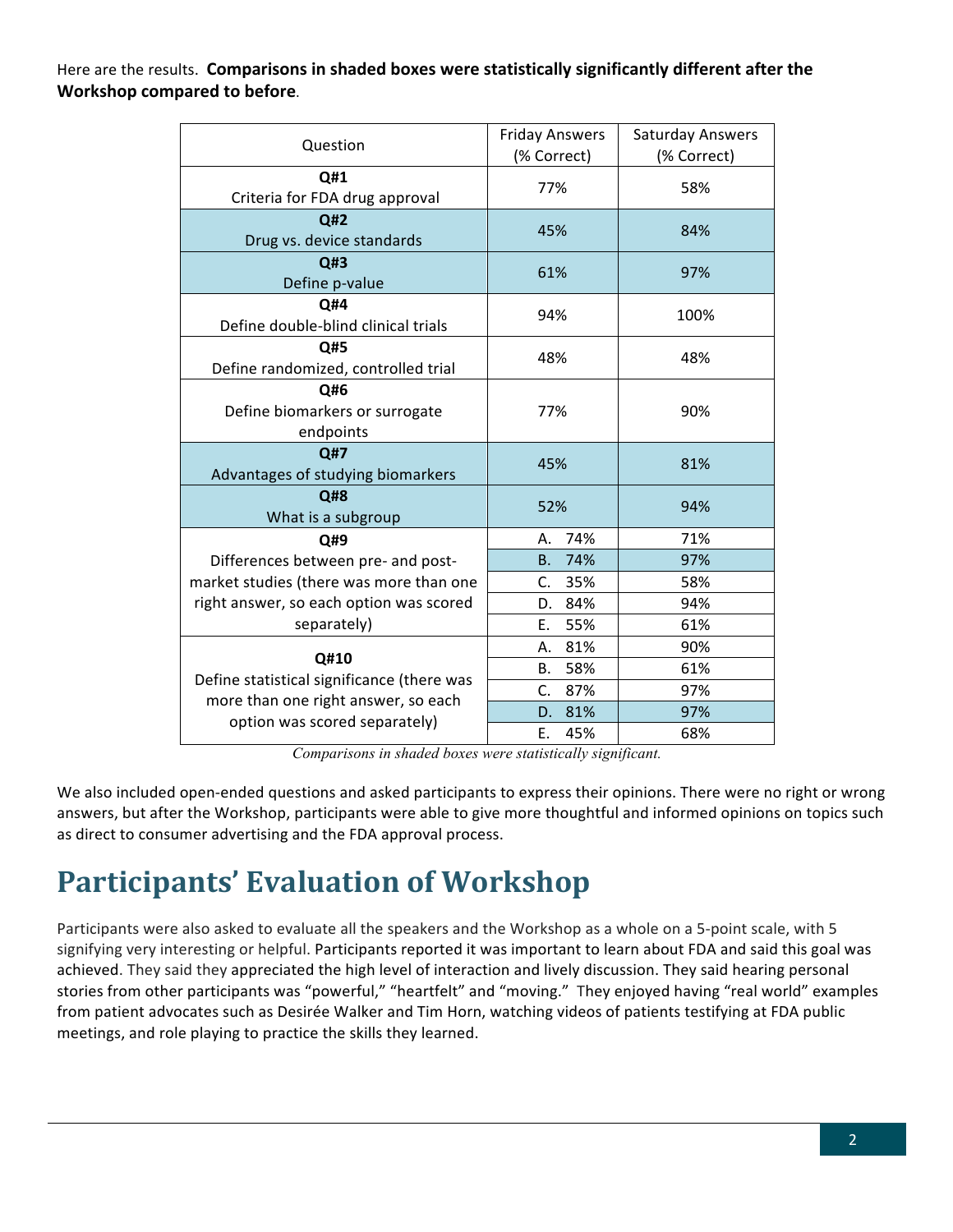|                        | <b>Workshop Sessions</b> |                                                                                                                                                                                    | Average (Range) |
|------------------------|--------------------------|------------------------------------------------------------------------------------------------------------------------------------------------------------------------------------|-----------------|
| Friday Nov. 13, 2015   | 1.                       | Patient Advocacy, Desirée Walker, a breast cancer<br>survivor                                                                                                                      | $4.8(3-5)$      |
|                        | 2.                       | Introduction to the FDA Approval Process, NCHR's<br>Dr. Diana Zuckerman                                                                                                            | $4.8(4-5)$      |
|                        |                          | 3. Consumers Union and the Safe Patient Project,<br>Victoria Burack from Consumers Union and two<br>Workshop participants from Safe Patient Project, Rex<br>Johnson & Linda Radach | $4.3(2-5)$      |
|                        | 4.                       | Engaging Patients in Research, PCORI's Michelle<br>Johnston-Fleece                                                                                                                 | $4.4(2-5)$      |
|                        | 5.                       | Patient Panel Discussion featuring Jeremy Lew,<br>Katherine Leon, and Kim Meyers                                                                                                   | $4.5(3-5)$      |
|                        | 6.                       | How to Become an FDA Patient Representative,<br>Andrea C. Furia-Helms and Salina Prasad, both of the<br><b>FDA</b>                                                                 | $4.0(2-5)$      |
|                        |                          | 7. Insider's View of Patient Advocacy and the FDA,<br>Dr. Susan Wood (former FDA Assoc Commissioner)                                                                               | $4.6(3-5)$      |
| Saturday Nov. 14, 2015 | 1.                       | Introduction to Research, NCHR's Margaret Dayhoff-<br><b>Brannigan</b>                                                                                                             | $4.5(3-5)$      |
|                        | 2.                       | Subgroup Analysis, NCHR's Laurén Doamekpor                                                                                                                                         | $4.7(4-5)$      |
|                        | 3.                       | The Importance of Patient Advocates, Tim Horn<br>from Treatment Action Group, and Dr. Susan<br>Molchan from National Physicians Alliance                                           | $4.5(3-5)$      |
|                        | 4.                       | <b>Opportunities for Patient Engagement, NCHR's Paul</b><br>Brown and Dr. Tracy Rupp                                                                                               | $4.6(3-5)$      |
|                        | 5.                       | <b>Videos of Patient Advocates and Role Playing</b><br><b>Exercise led by NCHR staff.</b>                                                                                          | $4.7(2-5)$      |

Overall, participants said they felt engaged and empowered, with 92% reporting that they would like to be involved in opportunities to provide patient perspectives at public meetings or in written comments.

## **What participants said we did well:**

- Explained clearly the role of the FDA and its approval process for new drugs and devices.
- Answered questions with specific and appropriate detail; overall the instruction was very good.
- Facilitated engaging discussions and Q&A sessions with the experts.
- Encouraged collaboration between advocacy groups - many participants expressed interest in continued support from NCHR.

#### **Examples of comments from participants:**

Participant A: "After this workshop, I feel that I am on my way to *being better informed about scientific studies and I have some ideas about which organizations and individuals to contact and work with in our advocacy efforts."*

Participant B: "This was a great workshop: Inspiring for me as a *beginning advocate."*

Participant C: "Thank you for inviting me to participate in this workshop. This was enormously beneficial to the advocacy work I'm involved with, and will help me advise others. 10 out of 10!"